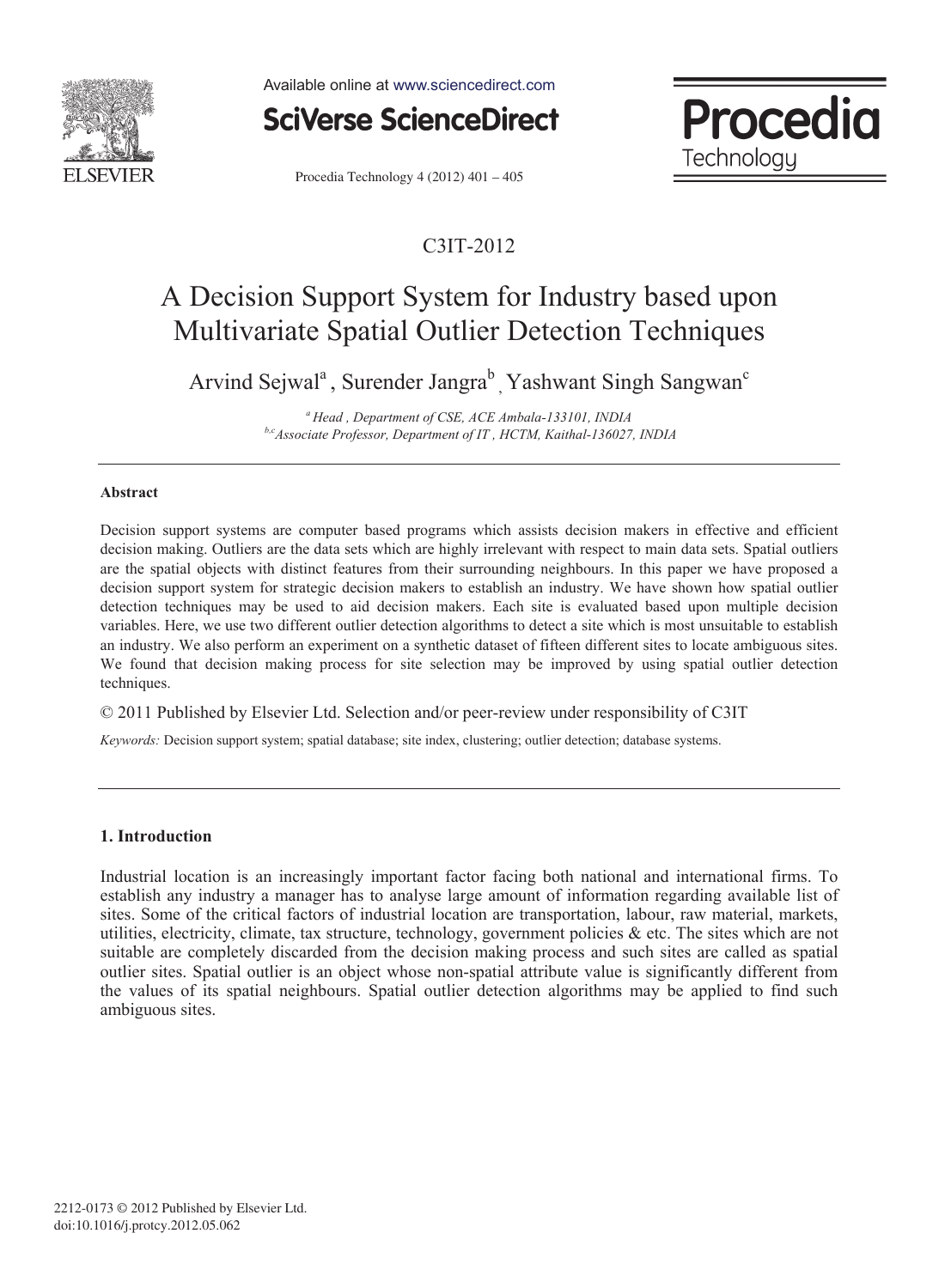### **2. Related work & background**

 An approach for discovering outliers using distance metrics was first presented by Knorr *et al.*. They define a point to be a *distance outlier* if at least a user-defined fraction of the points in the data set are further away than some user-defined minimum distance from that point. In their experiments, they primarily focus on data sets containing only continuous attributes. Related to distance-based methods are methods that cluster data and find outliers as part of the process of clustering [1]. Points that do not cluster well are labelled as outliers. Recently, density-based approaches to outlier detection have been proposed. In this approach, a local outlier factor (LOF) is computed for each point. The LOF of a point is based on the ratios of the local density of the area around the point and the local densities of its neighbours. A Spatial-Temporal approach has been used in medical science to differentiate epidemic risk patterns [2]. Outlier detection approach has also been used for PCB Testing in industry [3].An application of such techniques has discussed in [4] for outlier detection in high dimensional data. Another application was proposed by [5] for temporal outlier detection in vehicle traffic data. [6] Discuss application of spatial outlier detection for malicious user detection in a cognitive radio cooperative sensing systems. Another application of such techniques has been discussed in [8] where hierarchical clustered outlier detection methods have been used in laser scanner point clouds. Such applications may also be used in crowds. The [9] used one such approach where anomaly detection in crowded scenes is illustrated. Some improved techniques have been discovered for special kind of data. Spatial outlier detection may also be used in security based computing [10].One such approach is cluster-based congestion outlier detection method on trajectory data [11]. Recently [12] used spatial outlier detection techniques to locate less developed regions in the state of haryana.

#### **3. Problem formulations**

Suppose we have a dataset of n sites, denoted as  $D = \{S_1, S_2, S_3, \ldots, S_n\}$ . Each site has a set of m attributes,  $A = \{a_1, a_2, \ldots, a_m\}$ , Where  $a_i \in A$  represents a decision parameter of the site. Problem is to find a site Sa & D which is most ambiguous to establish an industry. S<sub>a</sub>, obviously is a site which does not fit into minimum criteria set by the decision maker.



Fig. 1 An example of spatially distributed sites with non spatial features

Supposing that minimum requirement for choosing a site is denoted by a consolidated numerical threshold, denoted as  $\Phi$ , and then  $S_a$  be a site whose measures is below  $\Phi$ . Such a site is called as spatial outlier site. In Fig. 1, a set of seven sites are shown. Sites 2, 4, 6 and 7 are normal one, while site 1, 3 and 5 are inconsistent sites where establishing an industry, is extremely difficult or risky. Problem in our case is comprised of locating sites with red dots. These are the sites where establishing an industry is very difficult or not feasible.